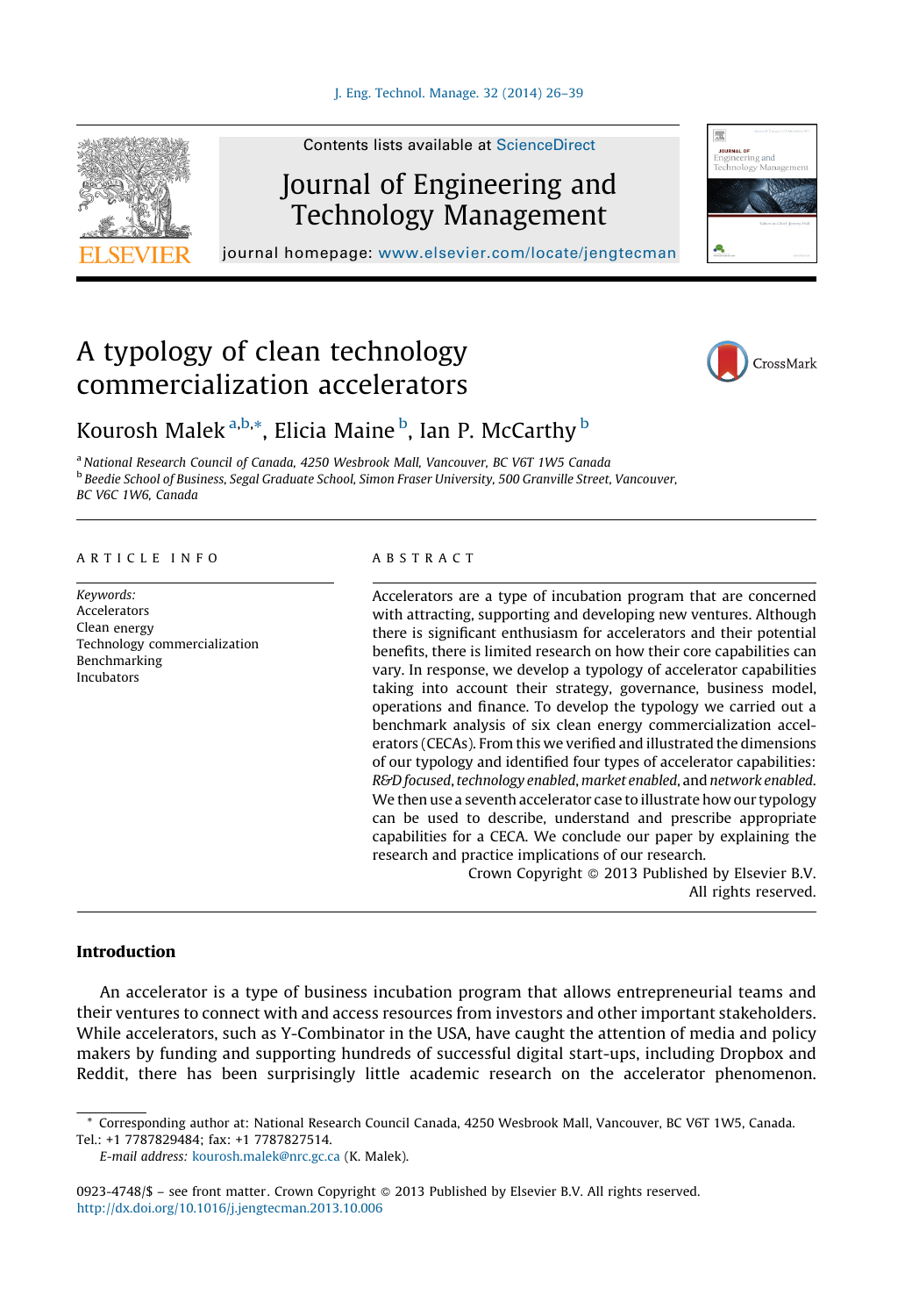In response, our paper focuses on two issues. First, like research on related phenomenon such as incubators [\(Peters](#page-13-0) et al., 2004; Mian, 1994) and university research parks (Link and Link, [2003](#page-13-0)), we examine how accelerators can vary in terms of their capabilities and the associated value they provide to their start-ups. This knowledge is important for understanding how to appropriately design and manage accelerators so as to effectively help start-ups. Second, most of the reporting on the accelerator phenomenon has concentrated on start-ups concerned with digital media. Thus, we know very little about the other types of accelerators that support ventures that seek to commercialize products and services in areas such as advanced materials, biotechnology, and clean energy.

To address these issues we build on prior research (see [Malek](#page-13-0) et al., 2012) to analyze and classify the capabilities of accelerators focused on supporting ventures that develop, demonstrate and commercialize clean energy technologies. We call these clean energy commercialization accelerators (CECAs). CECAs aim to attract, accommodate and nurture clean technology ventures [\(Malek](#page-13-0) et al., [2012\)](#page-13-0). These ventures are established to develop and commercialize technologies linked to distributed power generators, photovoltaic solar panels, wind turbines, fuel cells, and energy storage systems, environmental consulting, pollution, and water treatment ([SDTC,](#page-13-0) 2011). As a major sector in the clean technology industry, green technology has attracted considerable private investment in 2010 ([CleanEdge,](#page-12-0) 2012). Since then the amount of investment globally has continued to grow. For example, South Korea's government allocated \$85 billion to clean-tech investments, and China announced plans to invest up to \$660 billion toward its clean-energy industry over the next ten years [\(CleanEdge,](#page-12-0) 2011, 2012, 2013; NRC-IFCI, 2011).

With this background, the core opportunity and motivation for our paper is that there is a dearth of research on accelerators in general, and more specifically on accelerators which support ventures outside of the digital media sector. Focusing on CECAs, the aim of our paper is develop a typological framework that provides a theoretical basis to describe and explain how accelerator reality can vary. The typology can be used by those who setup, fund and operate accelerator programs to better understand and develop appropriate strategies and practices. It can also be used by researchers to examine how the determinants and diversity of accelerator capabilities might lead to different entrepreneurial and innovation outcomes.

The rest of our paper unfolds as follows. In Section 2 ''Theoretical background and industry context'' we provide a primer on the concept of accelerators, and contrast them with incubators. In Section 3 ''Method and data'', we outline our benchmarking method and the nature of the data we collected from six CECAs. In Section 4 ''Benchmarking findings'' we present our benchmarking findings describing how each CECA varies according to certain dimensions that help reveal how CECAs vary in terms of their goals and how they are managed. We then compile the dimensions to present a parsimonious typology of CECA capabilities. In Section 5 ''Typology illustration: the case of Clean Technology Commercialization Gateway (CTCG)'', we illustrate the typology by applying it to a seventh case accelerator so as to exemplify the dimensions of the typology and their role in determining the modus operandi of an accelerator.

#### Theoretical background and industry context

In this section, we further introduce and define the concept of an accelerator. We then review the research on accelerators to highlight their role as important mechanisms for technology commercialization. As we focus on CECAs, we introduce the clean energy technology sector in Canada (which is home to half the cases in our paper) and explain the role of accelerators in this country, and elsewhere, in helping ventures commercialize their technologies.

#### A primer on accelerators

To understand what an accelerator is, it is useful to understand how they relate and differ from a business incubator. Incubators are any sort of environment designed to support start-up organizations (see [Peters](#page-13-0) et al., 2004). While accelerators are a relatively recent phenomenon, incubators have been around for over fifty years. It is widely recognized that the first business incubator was the Batavia Industrial Center in New York, which opened in 1959 [\(Lewis](#page-13-0) et al., 2011). A central feature of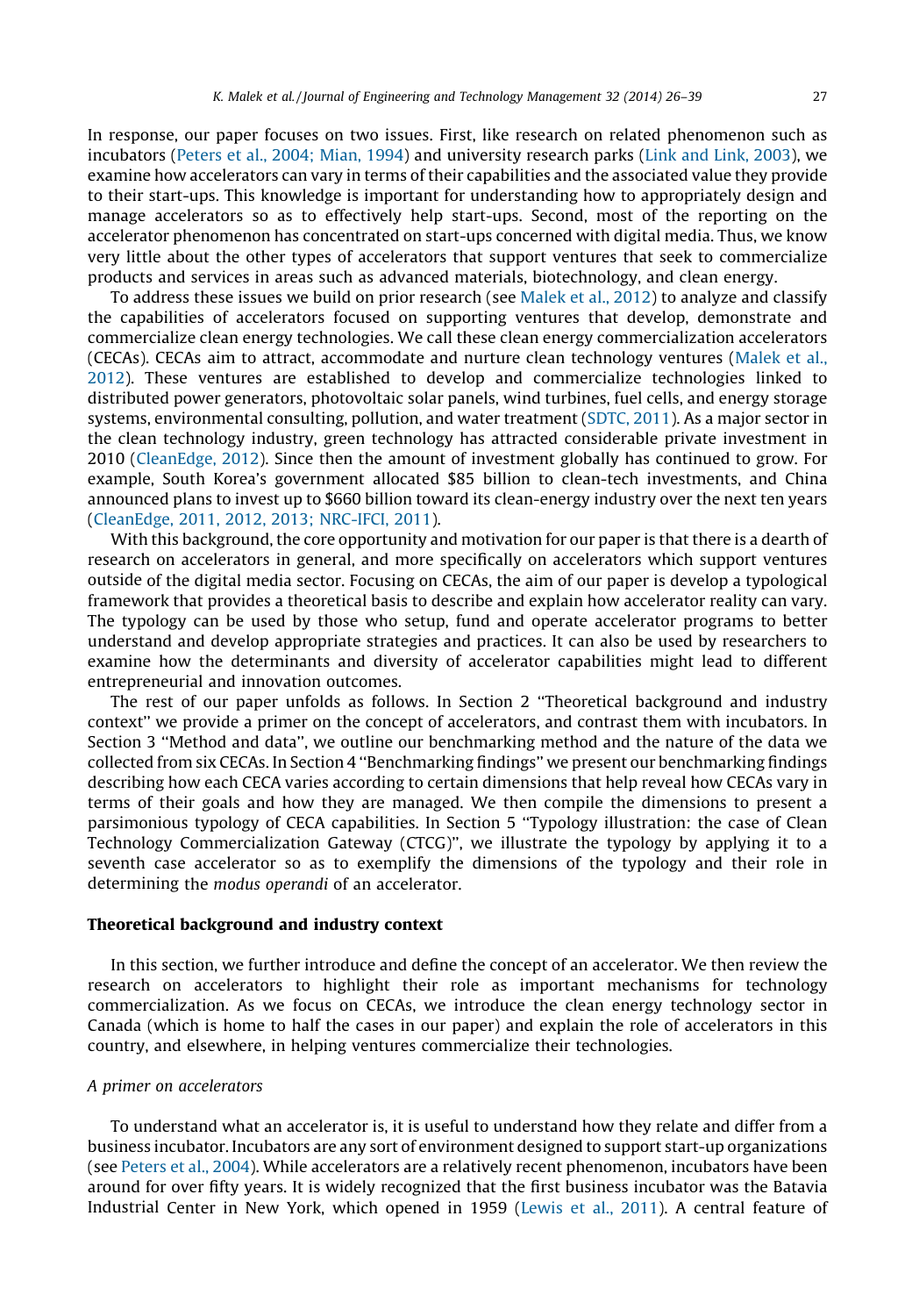incubators is that they provide a physical space for entrepreneurs and their new ventures to set-up. By joining an incubator, new ventures limit their overhead costs by accessing and sharing the costs of office facility resources ([Clarysse](#page-12-0) et al., 2005). This notion of resource sharing has since evolved to include accessing development and networking services for enhancing the growth and performance of the ventures [\(Peters](#page-13-0) et al., 2004).

Accelerators are related, but distinct from incubators. Originally focused on start-ups in the digital media sector, the genesis of accelerators was driven by private investors who sought to develop and benefit from new ventures in this sector. While accelerators have expanded to support ventures in a range of industries including biotechnology, wireless and telecommunication, digital media, and internet, they are different from incubators in terms of a number of features. Drawing upon policy reports that examine the phenomenon of accelerators (Miller and [Bound,](#page-13-0) 2011); we suggest that while accelerators are similar to traditional business incubators in that they seek to attract and nurture new ventures; they are also distinct in five major ways. First, entrepreneurial teams must compete to be selected to join an accelerator. Much like applying to study at top tier universities, the process of applying to be part of a leading accelerator can be highly competitive, with very low acceptance rates. Second, accelerators will typically accept and nurture a much greater number of start-up teams than a typical incubator. Third, accelerators typically take some equity in the start-ups in exchange for providing capital and development services. Fourth, the accelerator development experience is much more rapid and intensive than that offered by an incubator. The accelerator program duration is typically short (e.g., three to four months for digital media and internet ventures) as opposed to that for an incubator. Fifth, the start-up teams that join an accelerator are expected to interact and network with other teams to support each other.

#### Canadian clean technology sector

One of the motivations for developing a typology of accelerators focused on clean technologies is that the authors are located in Canada, a country that is using accelerator programs to help foster a viable industry in this technological area. Thus, we provide an introduction to some of the industry conditions that policy makers, investors and entrepreneurs believe necessitate the use of accelerators.

Canada is home to ventures with competitive advantages in energy management and sustainable transportation in global value chains of the clean technology sector ([SDTC,](#page-13-0) 2011). While the global market for clean energy is estimated to reach \$325 billion worldwide by 2020 [\(Parker,](#page-13-0) 2009), reports suggest that Canada's share of this global clean technology market could reach \$35 billion annually and be supplied by an industry of 6000 firms and 250,000 employees [\(CleanEdge,](#page-12-0) 2012). Technology innovation, however, remains a major hurdle for commercialization of clean technologies, putting Canada behind other developed countries [\(SDTC,](#page-12-0) 2011; CBC, 2013).

Demonstration is an important success factor for clean energy commercialization; it show cases the utility of a technology and its ability to be scaled up or be applied in a new manner ([CleanEdge,](#page-13-0) 2011; SDTC, 2011; [PikeResearch,](#page-13-0) 2011; Zhu et al., 2012). Demonstration projects allow validation and promotion of clean energy technologies and the required supply and distribution networks. However, setting up a demonstration project is challenging for ventures with small or no experience in this activity. Forming consortia to enhance the project-funding process is of vital importance to the success of large-scale demonstration projects (Schaefer and Guhr, 2011; [NRC-IFCI,](#page-13-0) 2010). These demonstration projects can attract government funds and establish local market opportunities for clean technology ventures. Alternatively, demonstration projects may accelerate the consumers' early adoption process, as there is often reluctance by the majority of potential investors and customers to invest in emerging technologies, such as clean technology. As a result, Canadian ventures are increasingly dependent upon foreign markets as their key growth driver. But domestic markets must also be seen as a key enabler for exports ([SDTC,](#page-13-0) 2011). Consequently, accelerators are considered to be an appropriate and important mechanism for helping clean technology ventures to develop, demonstrate and commercialize their technologies for a domestic market. We now explain how this logic for using accelerators to nurture a clean technology industry is linked to the genesis and use of clean energy commercialization accelerators (CECAs).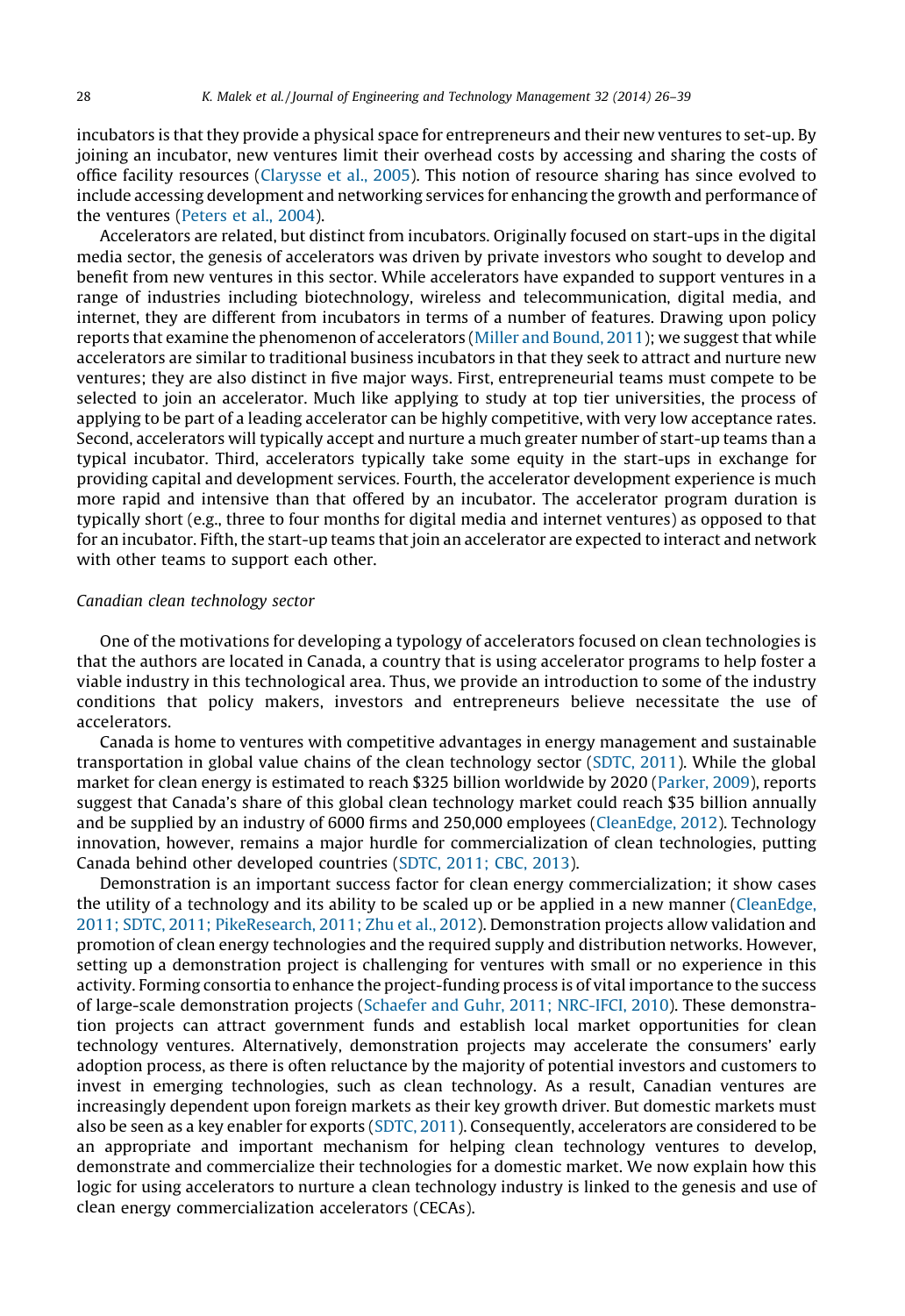#### Clean energy commercialization accelerators (CECAs)

Many clean technology ventures are science-based businesses [\(Pisano,](#page-13-0) 2010), and thus face long delays and uncertain paths in taking inventions to commercialization (Maine and [Garnsey,](#page-13-0) 2006; [Maine](#page-13-0) et al., 2012). Unlike the biotechnology sector, where a more established relationship exists between a venture's R&D potential, the market for the technology, and the amount of wealth created by the venture ([Deeds,](#page-12-0) 2001), the clean technology sector is younger and more uncertain. As an emerging industry, it can be characterized as being ''high-velocity'' with rapid and discontinuous change in technology, competitors, demand and regulations [\(Eisenhardt,](#page-13-0) 1989). Such shifting conditions make it difficult for entrepreneurs to track, make sense of, and adaptively pursue opportunities [\(McCarthy](#page-13-0) et al., 2010). Also, clean technologies are built using both established and new technologies and this means that innovative business models, careful market-adoption strategies, and favorable government policies are all highly important ([Johnson](#page-13-0) and [Suskewicz,](#page-13-0) 2009). Furthermore, with limited economic value placed on the reduction of emissions, ''barriers for commercialization are particularly significant for mass-scale commercialization'' ([Malek](#page-13-0) et al., 2012, p. 837). Thus, the cost per unit of clean energy, along with user requirements in terms of durability and reliability (i.e., operations risk) are significant hurdles compared to conventional energy technologies ([Touhill](#page-13-0) et al., 2008; Faems et al., 2012). Consequently, the process of commercializing clean energy technology involves significant operational risk that increases as the technology risk diminishes along the same commercialization path (see Fig. 1).

Faced with such start-up conditions, accelerators, in addition to providing incubation, offer an important technology commercialization role (SDTC, 2011; [Touhill](#page-13-0) et al., 2008). This has led to the emergence of clean energy commercialization accelerators (CECAs) to attract and support early stage ventures by facilitating large-scale demonstration projects ([Ulhøi,](#page-13-0) 1997). CECAs are intended to shorten the time-to-market of new clean energy technologies by facilitating R&D capabilities and accelerating the design-to-demonstration cycle. Moreover, CECAs often offer shared business support services to help reduce the administrative, procurement, and regulatory or legal process times



Fig. 1. The risk profile of clean energy (CE) technology commercialization process, adapted from SDTC (2010).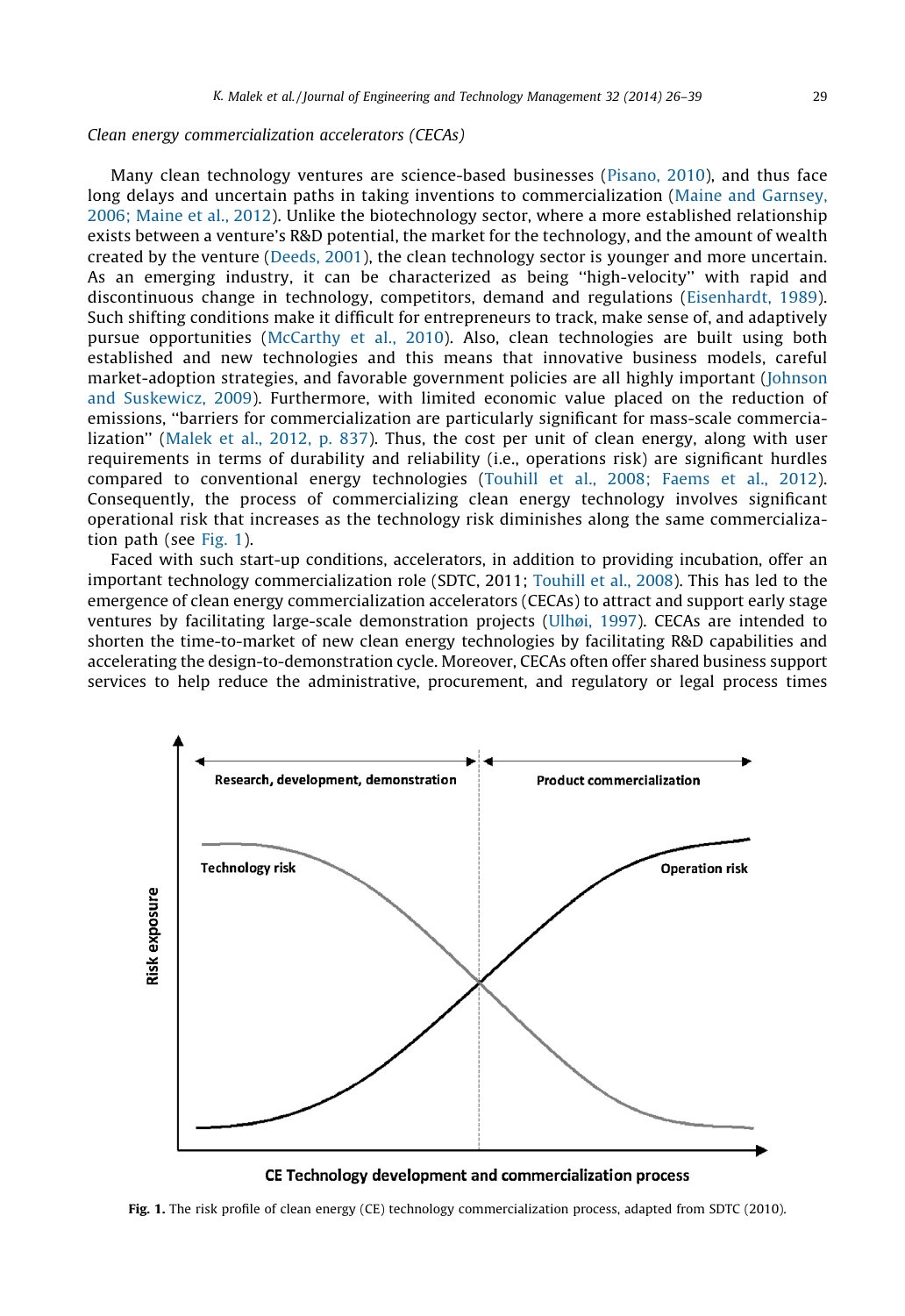associated with commercialization. It is also common for CECAs to connect entrepreneurs to investors who provide seed capital to help facilitate the ''lean demonstration'' or ''early market penetration process'' (Malek et al., 2012; [NRC-IFCI,](#page-13-0) 2010).

Currently, the CECAs in Canada are typically non-profit entities. Some offer business development support to negotiate with major energy suppliers and power utilities for potential joint demonstration projects and access the extended distribution channels. Others leverage on R&D and deployment capabilities of their industry partners, by playing the role of a trusted third party validator to service end users (NRC-IFCI, 2010; [NRC-IRAP,](#page-13-0) 2011; Malek et al., 2012). In sum, CECAs provide an industry specific accelerator program that focuses on helping start-up ventures develop, demonstrate and eventually commercialize their clean energy products.

# Method and data

We used case benchmarking analysis to develop our typology of CECAs. This involved reviewing and selecting CECAs from the Canadian federal government and provincial government databases of clean technology accelerators. We were also able to consult with industry policy makers and entrepreneurs as one of the authors has ten years' experience of working in clean energy R&D. The benchmarking resulted in the identification and analysis of six non-profit CECAs: four in Canada, one in the US, and one in Europe. With this number of CECAs, we did not seek to develop rich case studies for inductive theory building. Instead, we sought multiple sources of case data to help identify, describe and tentatively validate the elements and logic of our typological framework (see [McCarthy](#page-13-0) and [Gordon,](#page-13-0) 2011). We first examined how each CECA varied in terms of their organizational, operational, strategic, and financial characteristics. From this analysis we explain how variations in these characteristics can be configured to produce a viable and theoretically interesting typology of CECA capabilities.

The benchmarking analysis was performed by examining publically available data on each CECA (e.g., web site information and reports), conducting interviews with CECA managers and tenant entrepreneurs, and visiting and touring the CECAs ([Malek](#page-13-0) et al., 2012, p. 838). Respondents were asked to confirm that their organization was a CECA, provide background information and an account of its specific focus area of clean technology. We also assessed the number of partnerships each CECA had with government agencies, suppliers and potential customers, and examined the social and economic benefits that accelerators and their ventures provide. This is important for understanding the role of public representatives in the governance approach, which plays a significant role in determining the extent of public–private partnerships in the organizational operation and business model. It also helps us to understand the nature of the activities [serviceoriented or facilitator (incubator, cluster and networking enabler)], which dictates the required level of capital investment.

# Benchmarking findings

In this section of our paper we present the findings of our benchmark analysis. Specifically we introduce a comparative table that shows the capability dimensions (strategy, governance, business model, operations and financing) and performance measures (number of ventures and their impact on communities) for each CECA we studied (see [Table](#page-5-0) 1). We then discuss how these capabilities vary and link to different performance measures for the CECAs.

#### Governance

The governance approaches employed by the CECAs in our study generally follow some form of the policy governance model developed by the consultant John Carver ([Carver,](#page-12-0) 2006). Applied to CECAs, this model of governance is designed to empower CECA directors to fulfil the goals and obligations of the accelerators. With this focus however, it has been suggested that the Carver governance model can afford excessive or unnecessary control power to the executive director [\(Bradshaw](#page-12-0) et al., 2007). More specifically, one of the respondents in our study indicated that this level of control can create a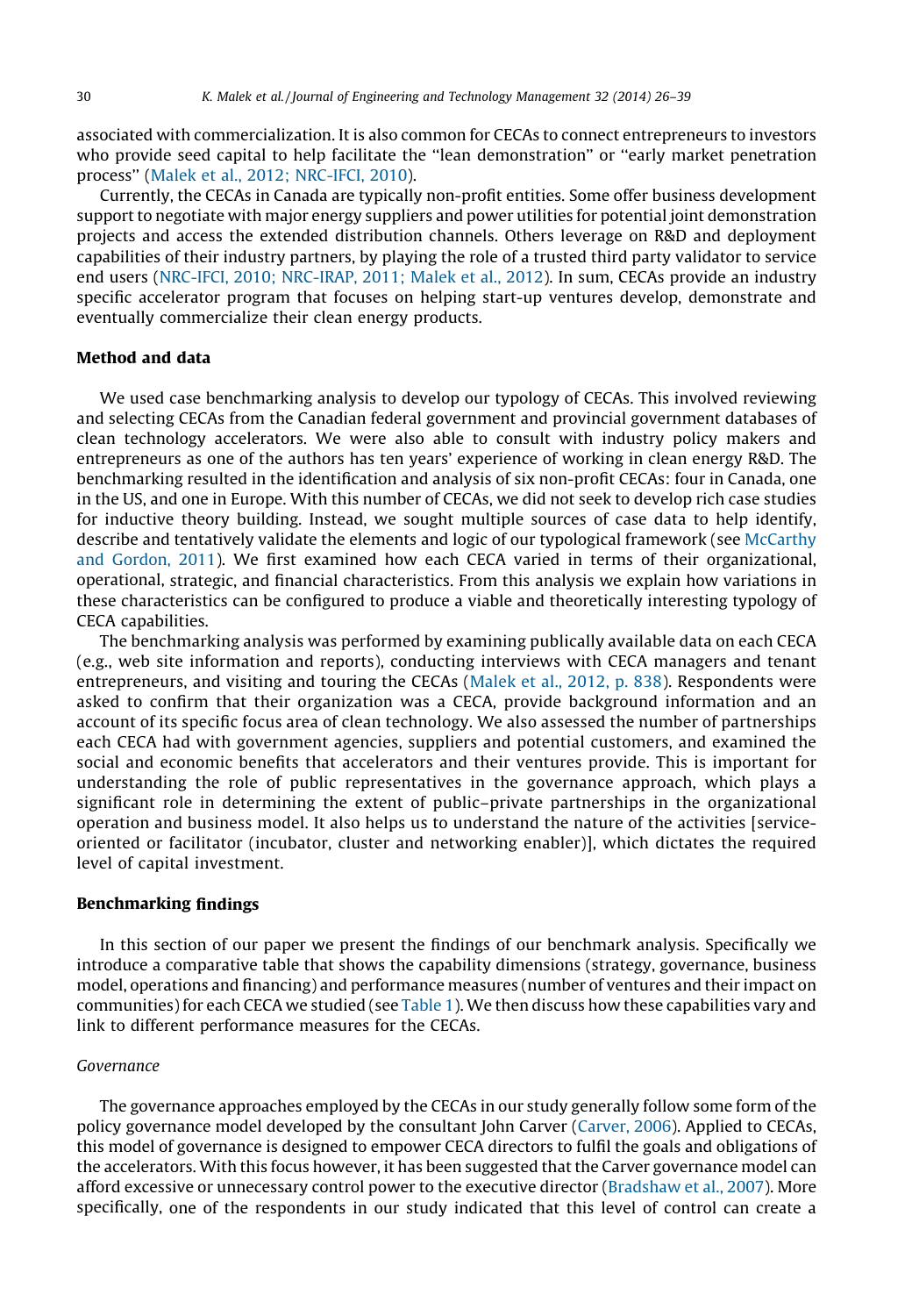|                         |                                              | Clean energy commercialization accelerators       |                                                                          |                                                                                              |                                                               |                                                           |                                                        |
|-------------------------|----------------------------------------------|---------------------------------------------------|--------------------------------------------------------------------------|----------------------------------------------------------------------------------------------|---------------------------------------------------------------|-----------------------------------------------------------|--------------------------------------------------------|
|                         |                                              | <b>CTSI</b>                                       | <b>Bloom</b>                                                             | MaRS                                                                                         | <b>EBC</b>                                                    | <b>ECO</b>                                                | URIP                                                   |
| Capability<br>dimension | Strategy                                     | Specialized on<br>Clean-Tech                      | Public-private<br>partnership<br>Specialized on<br>Clean-Tech            | Public-private<br>partnership                                                                | Specialized on<br>Clean Energy                                | Specialized on<br>Clean-Tech                              | Public-private<br>partnership                          |
|                         | Governance                                   | Policy-Representative<br>model                    | Policy-Representative<br>model                                           | Policy-Entrepreneurial<br>model                                                              | Policy-Entrepreneurial<br>model                               | Representative or<br>hybrid model                         | Policy-Representative<br>model                         |
|                         | Business model                               | Market linkage mode<br>Partnership model          | Technical services<br>model<br>Market linkage model<br>Partnership model | Technical services<br>model<br>Partnership model<br>Incubation model<br>Market linkage model | Market linkage model<br>Incubation model<br>Partnership model | Partnership model<br>Market linkage<br>model              | Incubation model<br><b>Technical services</b><br>model |
|                         | Operations                                   | Customer focused                                  | Customer focused                                                         | Customer focused<br>Incubation focused<br>Licensing focused                                  | Incubation focused<br>Licensing focused                       | Customer focused                                          | Incubation focused<br>Licensing focused                |
|                         | Financing                                    | Government grant<br>Service or<br>Membership fees | Public-private fund<br>Technical service fees                            | Public-private fund<br>Incubation fee<br><b>Technical Services fees</b>                      | Incubation fee<br>Public-private fund                         | Government grant<br>Public-private fund<br>Membership fee | Government grant<br>Public-private fund                |
|                         | Number of<br>member ventures/<br>communities | >100                                              | Less than 20                                                             | >70                                                                                          | >150                                                          | >50                                                       | Less than10                                            |
| Performance             | Impact on<br>community,<br>member ventures   | High                                              | High                                                                     | Medium                                                                                       | Low                                                           | High                                                      | Low                                                    |

#### <span id="page-5-0"></span>Table 1 Capability dimensions and performance measures for benchmarked clean energy commercialization accelerators (CECAs).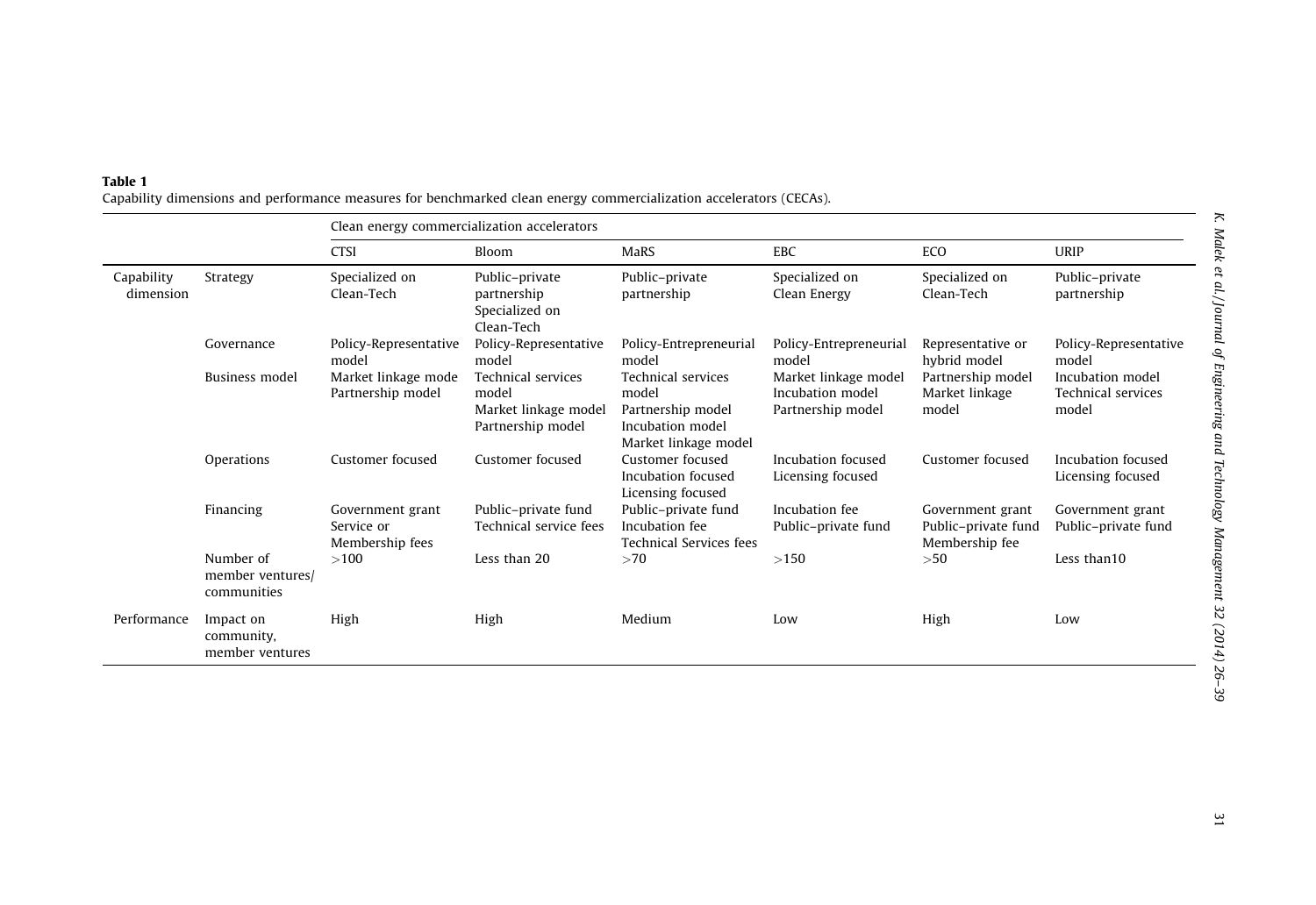disconnect between the CECA president and board members which in turn can erode board control and accountability.

In order to implement a suitable governance model for non-profit commercialization accelerators it is important to distinguish governance function from an accelerator's interpretive perspective (e.g., codes, standard and regulations) and political perspective (e.g., regional or federal clean energy policy). It has been suggested that existing governance models of non-profits can be classified in terms of the Policy Governance model, the Entrepreneurial model, the Representative Board model, the Emergent Cellular model, and hybrids of these models ([Bradshaw](#page-12-0) et al., 2007). Fig. 2 summarizes these governance models and maps some of the benchmarked organizations. The horizontal axis of this framework characterizes how the governance approach of the organization is ''flexible'' with 'low' being little intention to change or being open to change and 'high' being able to innovate new ways of working. The changes are often motivated by increasing efficiency or bringing about fundamental social changes ([Bradshaw](#page-12-0) et al., 2007). The vertical axis characterizes the extent of the governance function to work in a network of member organizations. Low generality equals a distributed and interdependent balance of power, whereas high generality refers to governance approaches with centralized, top-down power structures ([Bradshaw](#page-12-0) et al., 2007).

#### Strategy

By connecting to vendors, integrators, utilities, end users, and regulatory bodies in the clean energy industry, CECAs take a business strategy in which they provide a ''cross industry community'' service to promote clean energy technology development, profitable commercialization, and global integration of sustainable industry practices. CECAs are enabling the transformation of businesses, governments and society toward a more sustainable local and global economy. Organizations of such kind (e.g., CTSI) are a matchmaker between communities or clean energy integrators, technology vendors, and public or private R&D centers (CTSI, [2011](#page-12-0)).

Several factors are involved in defining and employing appropriate strategies for CECAs. The level of public–private partnership and extent of capital investment are among key factors that drive the strategy of CECAs. MaRS for example with its high initial capital investment, has established an



# **Governance Flexibility**

Fig. 2. Governance models for CECAs, adapted from [Bradshaw](#page-12-0) et al. (2007).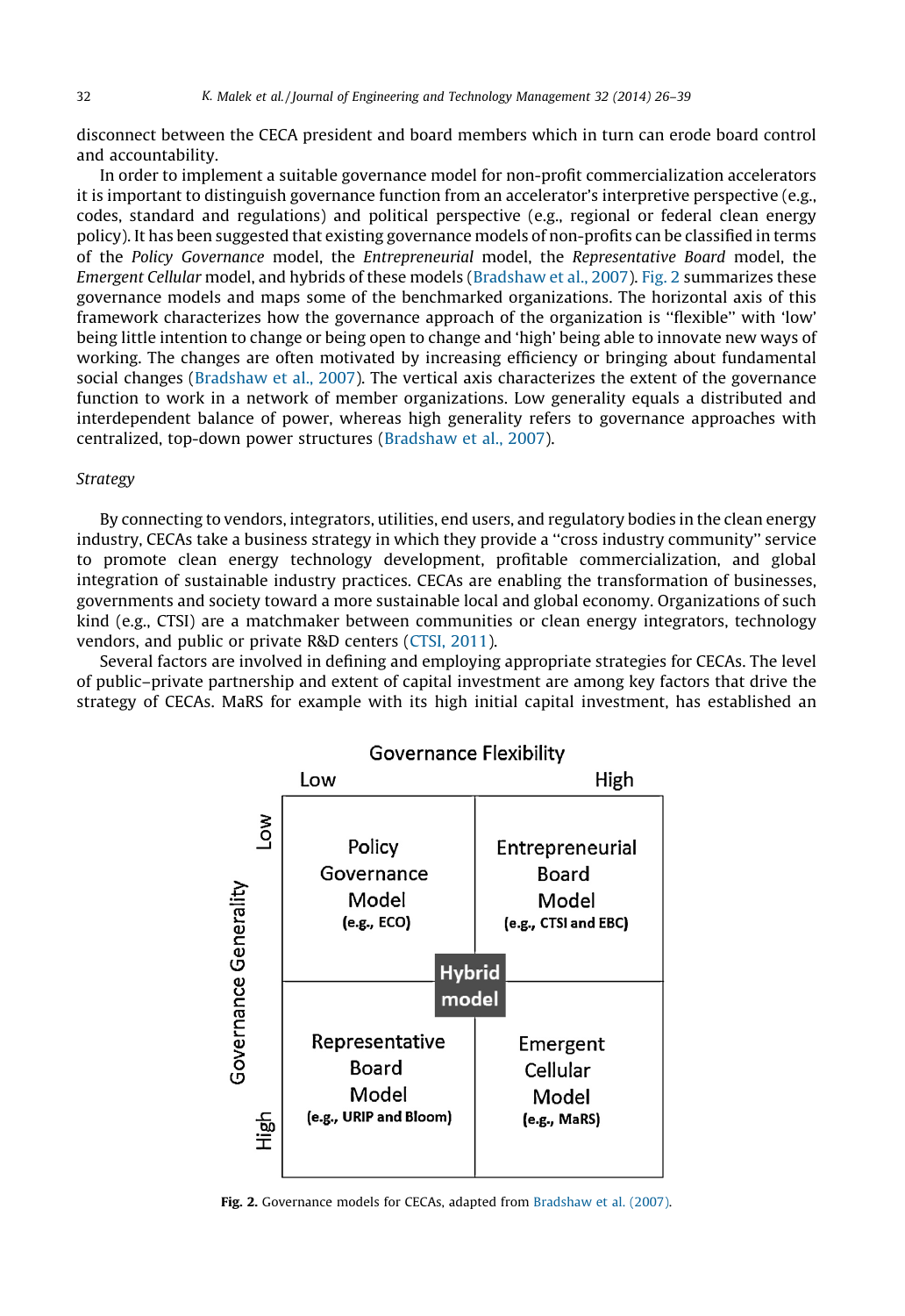effective process to review, research, support, and help transform disclosures from member institutions into marketable products and processes. Building upon a strong public–private partnership, Bloom works in close collaboration with leading organizations in the public and private sectors to ''drive positive changes through the application of sustainable processes, practices and technologies that maximize resource efficiencies, enhance competitiveness, reduce environmental and social impact, and mitigate risk'' [\(Bloom,](#page-12-0) 2011, pp. 1).

Considering that clean energy can be characterized by different industry or technology specialisms it was surprising that the majority of the CECAs in our analysis had little to no specialization strategy. Of those that specialized (CTSI and EBC), EBC was among the leaders in terms of capital raised and jobs created. This suggests a positive link between degree of specialization and resulting economic growth. However, other facilities with no specialization also were successful in promoting growth, suggesting that there may be other influential factors as well.

# **Operations**

The financial model and operations dimensions of a CECA are inter-related. The finances determine the resources and capabilities available to fulfil commercialization goals, as well the extent to which a CECA will fund and take equity in its new ventures. The major operational activities of a CECA can include technology evaluation, testing, integration, and maintenance (collectively referred to as ''technology services''). CECAs also support entrepreneurs and their ventures by providing network linkages, business model and development advice, and training services. Other activities related to the provision of incubation resources such as physical space, building maintenance, and lab technicians if applicable, do not require day-to-day communications with entrepreneurs, but are still central operational issues. The overall CECA strategy dictates the type and variation of these activities. For example, clean technology ventures with a high R&D intensity will typically focus on business model development and commercialization channels, and thus offer expertise and support in these areas. Based on our benchmarking analysis and as shown in [Table](#page-5-0) 1, we classify the operational activities of CECAs as: customer focused, incubation focused, or licensing focused. Our benchmark analysis suggests that depending upon their business model and strategy, some CECAs (i.e., MaRS and EBC) can simultaneously employ more than one of these operational dimensions.

# Financing

As shown in [Table](#page-5-0) 1 we found that CECAs draw their finances primarily from the government and public sector grants, venture capital funds, and revenue from facility and equipment rental fees and project-related services such as technology and market analysis and training. The CTSI and Bloom CECAs, for example, rely significantly on large public government grants and public-private funds, which are then organized into a ''community fund'' to provide an aggregate level of funding that exceeds that normally offered by individual sources alone. The financial process and the resources adopted by URIPs, MaRS, and EBC, are partly or fully managed by public–private funds to develop and capture value from ventures, which is similar to what research on technology incubators has found (see [Clarysse](#page-12-0) et al., 2005). In contrast, ECO, secures and uses financial supports from government grants to establish a center of excellence in clean energy so as to help foster a clean energy technology cluster in the region.

## Business model

The commercialization of clean technology products or services involves a range of opportunities, challenges, and risks, all of which are highly uncertain ([SDTC,](#page-13-0) 2011). Start-up capital is of vital importance for the creation and growth of clean technology ventures ([SDTC,](#page-13-0) 2011). Moreover, the sustainability of the ventures is relies on acquiring a number of clients to which the venture offers its services.

Drawing upon existing business model frameworks for accelerators [\(SDTC,](#page-13-0) 2011) and using the collected benchmarking data, four different types of business model are identified: the incubation model, the technical services model, the market linkage model, the partnership model. As these CECA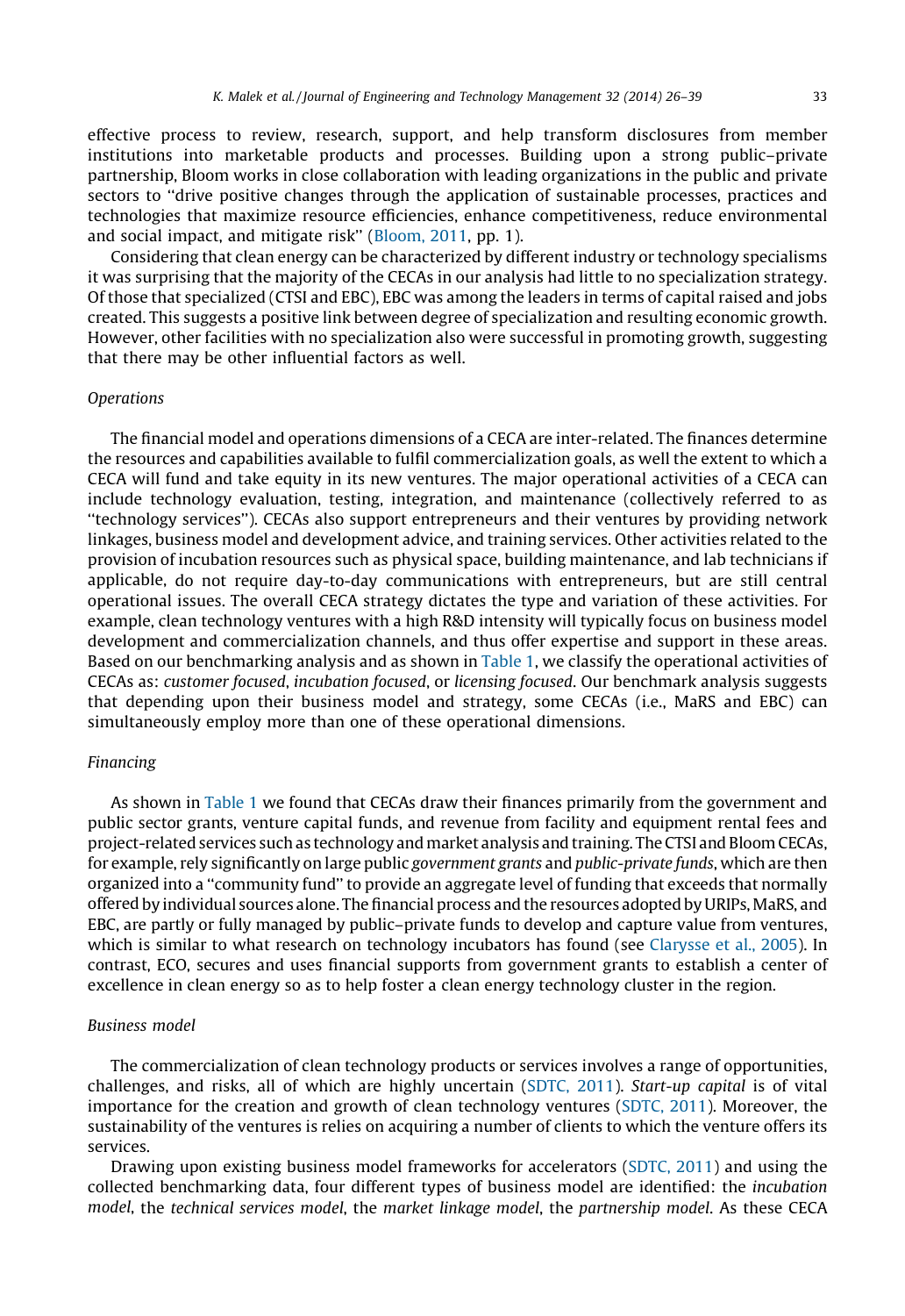

Fig. 3. Business models for CECAs.

business models vary in terms of how many client entrepreneurs they seek to support, and the amount of capital investment they provide to clients, they can be classified and presented accordingly (see Fig. 3).

The incubation model which provides entrepreneurs and new ventures with office space and financial services in return for a rental fee or member fee, which is generally offered at below-market rates. The technical services model provides the technical expertise and resources clean energy ventures need to demonstrate market readiness of their technologies. Clean energy ventures require on-going technical services such as testing and validating of their technologies before they can be installed or demonstrated to the potential clients in a specific site location. Commercialization centers that are adapting this business model either own testing facilities and provide the technical support services in house or utilize facilities available in their member organizations that can provide the services with lower rate based on number of services used per year. The market linkage model involves a clean technology club or membership program that includes advisors, corporate and community partner. This business model focuses on expanding the existing market or establishing new markets for demonstration and deployment of emerging clean energy technologies that are developed by member ventures. The fourth business model is the partnership model, where CECAs establish business relationships for their clean technology ventures. These include partnerships between ventures and R&D laboratories and technology testing facilities in return for sharing profits or joint execution of pilot or demonstration projects in return for sharing long-term earnings. On various operational capacity bases, the partners are sharing the risk of technology development, capital investment, and potential rewards that result in successful development, demonstration or deployment of the technologies, none of which could be achieved by the existing organizations alone.

#### A typology of CECA capabilities

Typologies are useful for thinking about and describing how any type of organizational phenomenon can vary. One of the key characteristics of a valuable typology is that it focuses on and aggregates dimensions of organizational reality in a way that results in a framework that is parsimonious and elegant (McCarthy et al., 2000; [McCarthy,](#page-13-0) 2005). This aggregation and the resulting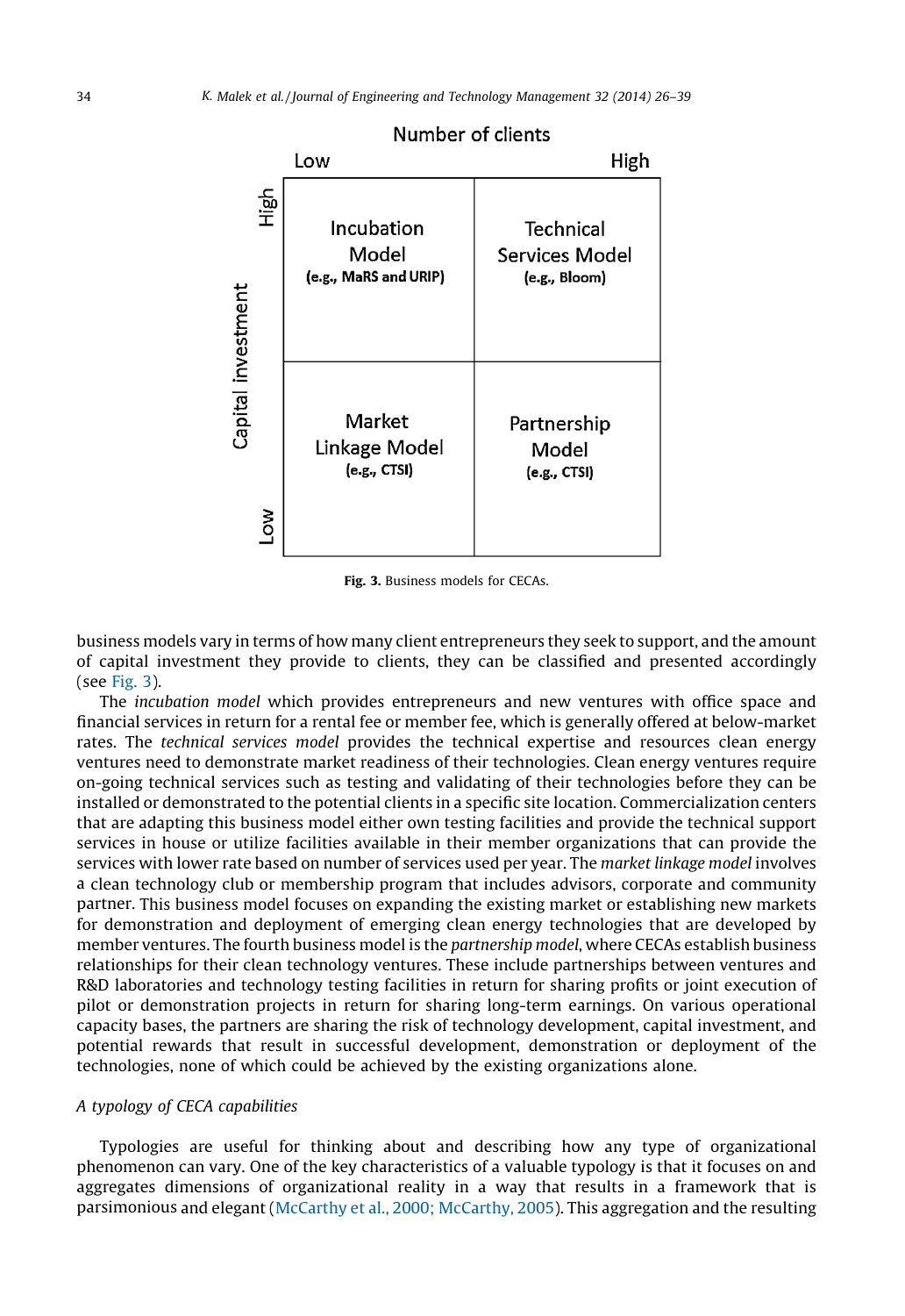<span id="page-9-0"></span>

| Table 2                          |  |  |  |  |  |
|----------------------------------|--|--|--|--|--|
| A typology of CECA capabilities. |  |  |  |  |  |

| Types of CECA capabilities | Dimensions                                                                                                                                                                                                                                                                               |
|----------------------------|------------------------------------------------------------------------------------------------------------------------------------------------------------------------------------------------------------------------------------------------------------------------------------------|
| R&D focused                | Strategy: public-private partnership<br>Governance: policy model, technical services model<br>Business model: Incubation model, technical services model<br>Operation: Incubation focused, licensing focused<br>Financing: Large public (government) grant, public-private fund, VC fund |
| Technology enabled         | Strategy: public-private partnership, specialization<br>Governance: policy-representative model<br>Business model: technical Service model, market linkage model, partnership model<br>Operation: customer focused<br>Finance: public–private fund, Technical services fees              |
| Market enabled             | Strategy: specialization<br>Governance: policy-representative model<br>Business model: market linkage model, partnership model<br>Operation: customer focused<br>Finance: government grant, Services or membership fees                                                                  |
| Network enabled            | Strategy: public-private partnership, specialization<br>Governance: representative or hybrid model<br>Business model: partnership model, Market linkage model<br>Operation: customer focused<br>Finance: government grant, membership fee                                                |

typology (see Table 2) are presented in this section of our paper. We use the dimensions identified in our benchmarking analysis (i.e., strategy, governance, business model, operations, and financing) to show how the benchmarked accelerators can be classified in terms of four types of CECA capabilities: R&D focused, technology enabled, market enabled, and network enabled (see Table 2).

R&D focused CECAs are those that are characterized by a public–private partnership and are governed by the policy or representative governance model. They follow either an incubation focused, customer focused, or a licensing focused operation and seek for financing from large public grants, public–private funds, or direct capital investment from VCs.

Technology enabled CECAs adopt a public–private partnership as their core strategy. As a result, they generally implement a policy model or representative model as their governance. They are characterized by their customer focused operation and specialized business models in technical services, market linkage, and partnership activities. Technical service fees and public–private funds are the major source of financing for these CECAs.

Activity specialization (by focusing on specific clean energy sector or clean energy technology solution) is the main strategy in market enabled CECAs, where market linkage and partnership activities are considered as the core business models. With a policy representative governance model, they adopt a customer focused operation which is financed from government grants, service fees, or membership fees.

The core strategy of network enabled CECAs is to create joint partnerships with private clean energy technology vendors and public entities. This helps venture to adopt a customer focused operation with specialization in their network enabled services. They utilize representative or hybrid governance model, employ partnership or market linkage model as their business models and seek for financing from government grants and membership fees.

An appropriate performance matrix for CECAs should include data related to financial returns, quality and speed of project development and execution, and overall impacts on communities and relevant industry sector. In addition to these performance measures, exit rates and ability to attract foreign capital are also meaningful indicators for determining the quality of commercialization services provided by these ventures. For instance, exit rates are the total historical number of client exits in proportion to the total historical number of hosted client ventures. Young accelerators may experience lower exit rates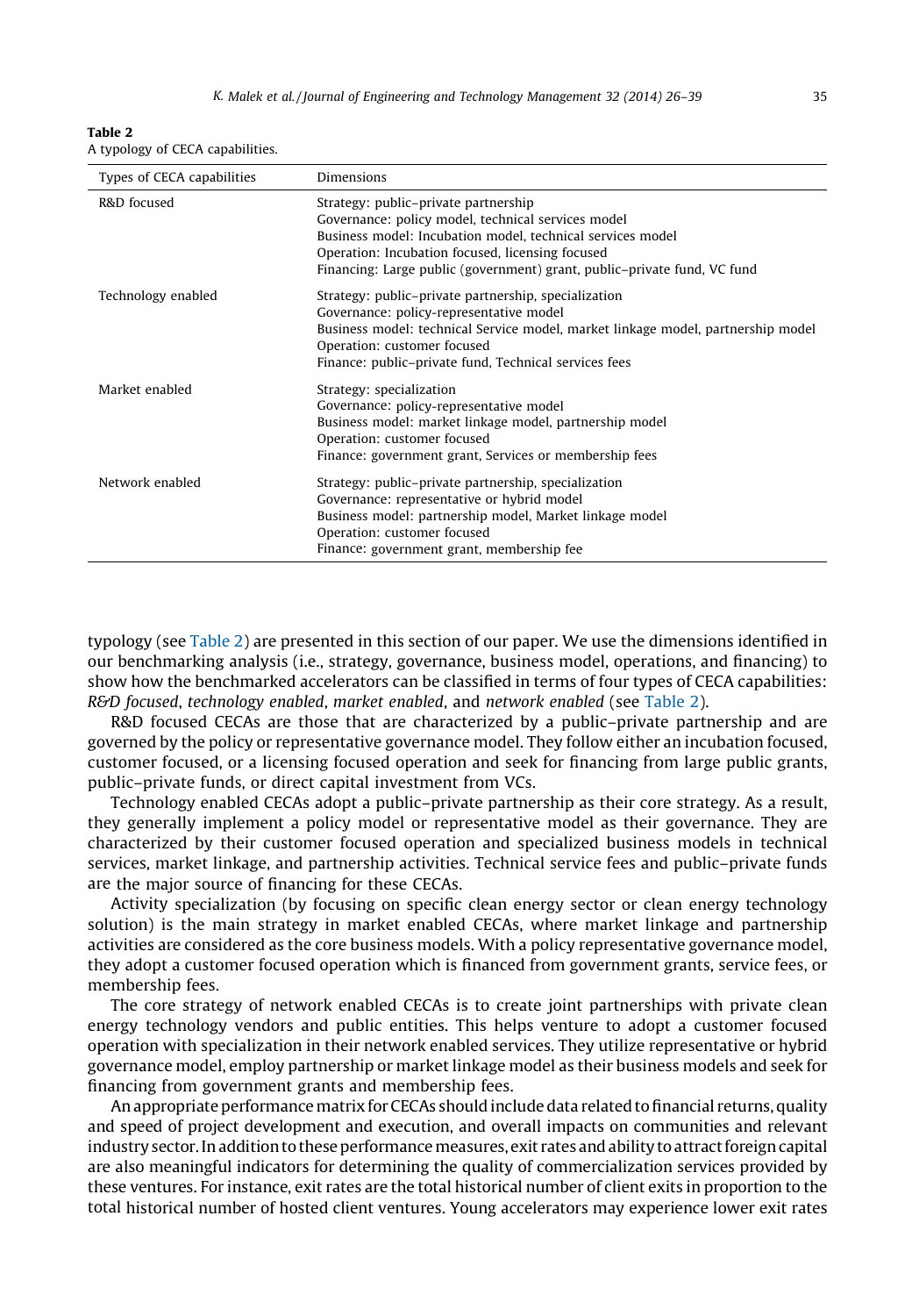due to the time required for young ventures to mature, and technology-focused incubators may have lower exit rates due to the time-consuming nature of product development. Foreign capital is an indicator of the incubators' potential for wealth contribution to the local economy. To gauge good CECA practice the differences and causal drivers between ''outcome'' and ''performance'' must be determined (Bergek and [Norrman,](#page-12-0) 2008); that is it is important to understand the link between accelerators capabilities and their impact.

# Typology illustration: the case of Clean Technology Commercialization Gateway (CTCG)

To illustrate the use of our typology, a further case study is presented and analyzed. We do this to help ensure that the typology dimensions and the resulting insights are concrete i.e., they adequately reflect and capture accelerator reality. Similar approaches have been used to illustrate conceptual frameworks dealing with external technology commercialization and the control of R&D organizations [\(McCarthy](#page-13-0) and Gordon, 2011).

The final illustrative case is CTCG, a not-for profit CECA in the province of British Columbia, Canada. It was formed to connect clean energy ventures with the energy needs of remote aboriginal communities in Canada. The aim is to attract, validate, integrate, and deploy emerging clean technologies to enhance the wellbeing of these communities. Using the typology dimensions in [Table](#page-9-0) 2, we evaluate and prescribe appropriate capability dimensions for CTCG that fit their strategy, governance, business model, operations and financing. Additionally, performance metrics for CTCG are discussed.

# Strategy

The core business strategy of CTCG is to focus initially on first-nation remote communities (e.g., the council of the Haida Nation) as the target market. Remote communities provide excellent platforms for emerging clean energy technologies that are mainly supplied by small businesses and early stage ventures. These ventures are not able to demonstrate and test their technology in local communities, municipalities, and end user domains due to rigid regulations and lack of available infrastructure. The CTCG's long-term business strategy is to provide services to BC remote communities and leverage that success to help connect SMEs and clean energy technology providers in BC and Canada to the global market to sell their viable and demonstrated clean energy technologies. By bringing together the technology suppliers and linking with other clean energy clusters, CTCG is a one-stop-shop to provide the expertise and support activities required for developing clean energy projects.

#### Governance

Given the scope and extent of the CTCG projects for its target community, a ''representative board'' model is the governance model that fits CTCG's objective, capital investment, and operation. This is because the clean energy supplier and community representatives on the board control over policy and decision-making process.

CTCG's initial Board of Directors formed with five core members; including two federal and provincial representatives, a president, and two representatives from private stakeholders in addition to advisory board members ([CTCG,](#page-12-0) 2011). The board members at CTCG represent stakeholder organizations including provincial and federal governments and the executives of private clean energy ventures. Although the board is not large, there are other advisory board members that help facilitate communications between community end users, CTCG, and technology vendors. The board members and associated committees make decisions over the types and sizes of clean energy projects, the role of CTCG in those projects, as well as overseeing the operations of CTCG. Once established on the ''representative board'' model, CTCG can evolve its governance approach to an ''emerging cellular'' model depending on how much control and authority CTCG wishes to maintain. If having control is the predominant desire, a ''representative board'' model should be considered. In contrast, the ''emerging cellular'' model could serve as a more suitable governance approach in the long-term, where large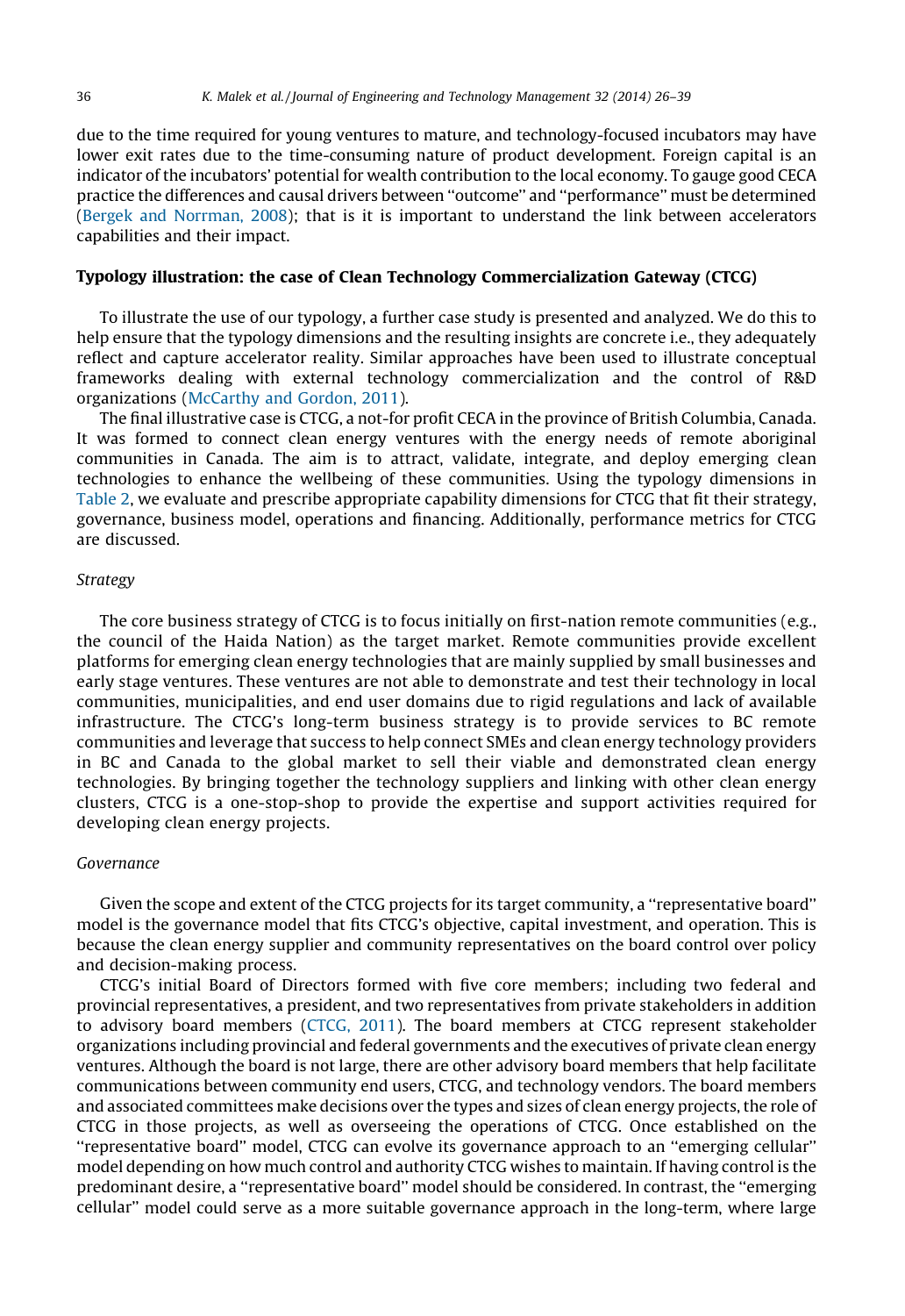clean energy projects need a strong network of member communities and require extended outsourcing to private clean energy technology vendors.

# Business model

The most viable business model for CTCG is based on service-oriented activities, which include both technical services and market linkage models. The CTCG core business consists of contracts with private and public partners (communities and municipalities). The technical services model covers a variety of services from technology evaluation and clean energy assessment to project planning, coordination, resource management, implementation, execution, and managing clean energy projects for remote communities. The market linkage model primarily targets early stage clean energy ventures. This requires demonstration and government certification of their technology and relies on short- to long-term testing, demonstration, and integration by end users. The technical services model is generally more capital intensive than market linkage model, but can attract clients among service recipients from communities, early-stage, or established clean energy ventures. These two business models require relatively low capital investment and their success strongly depends on the size of projects and the role of CTCG in those projects.

#### **Operation**

Acustomer-focusedactivityis a highly viable operationmodelforCTCG. The organizationworks with first-nation communities to identify and develop clean energy strategies and models based on locally available resources. CTCG particularly provides tools and assessments to help them make decisions. CTCG also provides market services to clean energy technology companies to develop and deliver a solution to these community needs, and advises and supports them in identifying local communities' needs and in accessing global markets. The required resources and capabilities include engineers, scientists, and business and market analysts. All CTCG services and projects are focused on developing a sound understanding of the needs of customers and the market. Based on this understanding, CTCG develops collaborative partnerships with technology vendors, service providers and other relevant stakeholders, to design and deliver initiatives that meet the remote communities' expectations as well as the market performance expectations, and relevant government regulations and standards.

# Financing

The financial source for the majority of CTCG's projects is public–private funds that are usually provided in form of ''community funds''. Other financial support is provided through project-related services such as technology and market services, market linkage and project management services. In the early stages of a project, the project manager performs a general assessment of the financial requirements of implementing the plan over the expected lifetime of the project, which could be fairly simple for smaller and shorter-term projects and more comprehensive for complicated projects. Budgeting and cash management are two important areas of financial management for CTCG. Special attention is given to the current and potential sources of income, the estimated costs of services and monitoring activities, and any projected financial resource gaps.

# Fit with typology

In summary, CTCG has implemented a specialized business strategy by focusing on remote communities as the initial target market. The governance approach of CTCG can evolve from current representative board model to an emerging cellular model. A longer-term recommended business model for CTCG is to leverage their strategic partners (government and technology suppliers) to engage in large-scale technical services and market linkage services. Currently, CTCG finances its customer-focused operation from public–private funds that are usually provided in form of community funds. The latter impacts remote communities highly and could generate substantial project payoffs and positive cash flow to CTCG.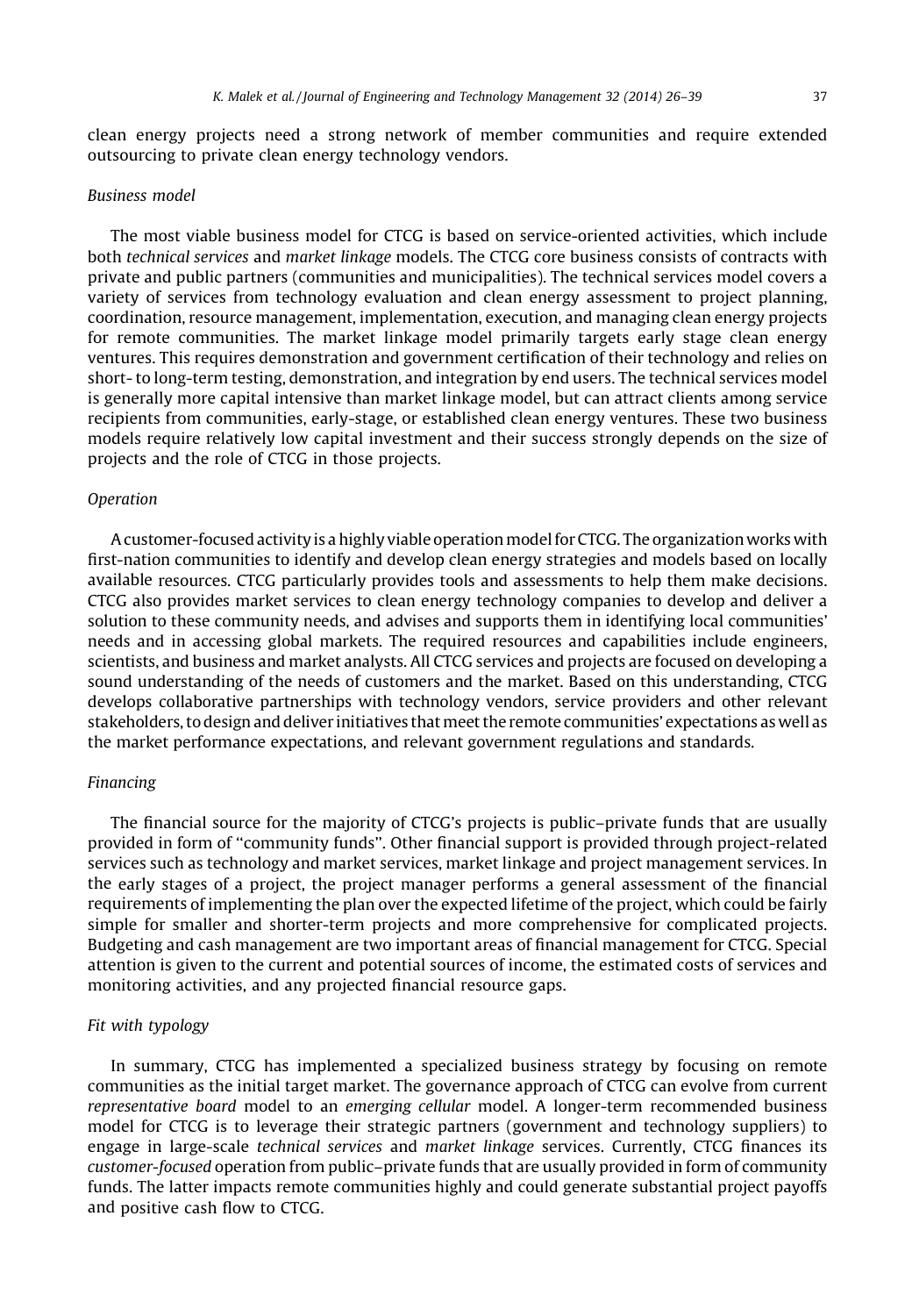# <span id="page-12-0"></span>Conclusions

The aim of this paper was to develop a typology of clean energy commercialization accelerators (CECAs) that would help scholars and practitioners understand how the capabilities of these organizations can vary to suit different goals. We defined and differentiated accelerators from incubators and highlighted the need to better understand their practices and capabilities. We also revealed the opportunity to better understand the growing number of accelerators focused on attracting and developing clean technology ventures. To address these opportunities we conducted a benchmark analysis of six CECAs and used this information to develop a typology of accelerator capabilities. We believe this typology has at least three important implications for scholars and practitioners.

First, the typology provides a framework for CECA practitioners and researchers to describe what CECAs are and how they vary. Being able to define and label the organizational forms in an emerging industry (CECAs are an industry) is important for branding, directing and transforming an industry overtime. This descriptive contribution links to a second contribution, which is to be able to draw upon and develop theoretical explanations as to why these types of CECAs have arisen and exist. For example, explanations derived from resource-based theory (Barney, 1991) could highlight the importance of providing different bundles so as to help develop unique capabilities or differentiators for CECAs. Similarly, the concept of strategic group theory (Hunt, 1972; [Porter,](#page-13-0) 1980) could be used to explain why CECAs evolve overtime to have different capabilities or combinations of capabilities. This is important because CECAs are an emerging industry in their own right, and strategic group mapping could help individual CECAs to differentiate competitive CECAs from partner CECAs, and indicate the changes needed to transition from one CECA capability to another, if required. Finally, our typology provides a theoretical framework to design and carry out empirical studies that test the contingency links between CECA capability and CECA outcomes. For example, researchers could examine the impact of different CECA capabilities in different contexts, and the link between CECA type coherence (i.e., how closely a CECA conforms to one of our capability types) and its impact. Ultimately, our typology could be used to develop and test predictions of which sets of CECA capabilities will be successful under a particular set of regional, technology and value chain circumstances.

# Acknowledgements

KM gratefully acknowledges Dr. Yoga Yogendran for his insights on data collection and creation of CTCG. The thoughts, analysis and conclusions drawn in this paper are those of the authors, and do not represent the opinion of CTCG or benchmarked organizations. The authors also thank 3 anonymous reviewers and the conference participants at PICMET 2012 for their helpful feedback on an earlier version of this paper.

#### References

Barney, J.B., 1991. Firm resources and sustained competitive advantage. Journal of [Management](http://refhub.elsevier.com/S0923-4748(13)00076-3/sbref0010) 17, 99–120.

Bloom, 2011. The Information was Retrieved on July 15, 2011 from Bloom.. <http://www.bloomcentre.com/>

Bradshaw, P., Hayday, B., Armstrong, R., 2007. Non-profit [governance](http://refhub.elsevier.com/S0923-4748(13)00076-3/sbref0020) models: problems and prospects. The Innovation Journal: The Public Sector [Innovation](http://refhub.elsevier.com/S0923-4748(13)00076-3/sbref0020) Journal 12 (3) , article 5.

Bergek, A., Norrman, C., 2008. Incubator best practice: a framework. [Technovation](http://refhub.elsevier.com/S0923-4748(13)00076-3/sbref0025) 28, 20–28.

Carver, J., 2006. Boards That Make a Difference: A New Design for Leadership in Non-Profit and Public [Organizations,](http://refhub.elsevier.com/S0923-4748(13)00076-3/sbref0035) 3rd ed. [Jossey-Bass.](http://refhub.elsevier.com/S0923-4748(13)00076-3/sbref0035)

Conference Board of Canada, 2013. How Canada Performs: Innovation.. Available at: [http://www.conferenceboard.ca/hcp/](http://www.conferenceboard.ca/hcp/details/innovation.aspx) [details/innovation.aspx.](http://www.conferenceboard.ca/hcp/details/innovation.aspx)

Clarysse, B., Wright, M., Lockett, A., de Velde, E.V., Vohora, A., 2005. Spinning out new ventures: a typology of [incubation](http://refhub.elsevier.com/S0923-4748(13)00076-3/sbref0050) strategies from European research [institutions.](http://refhub.elsevier.com/S0923-4748(13)00076-3/sbref0050) Journal of Business Venturing 20 (2) 183–216.

CleanEdge, 2011. Clean Energy Trends Report.. World Wide Web, <http://www.cleanedge.com/reports/> (accessed 15.07.11).

CleanEdge, 2012. Clean Energy Trends Reports.. World Wide Web, <http://www.cleanedge.com/reports/> (accessed 15.07.12). CleanEdge, 2013. Clean Energy Trends Report.. World Wide Web, <http://www.cleanedge.com/reports/> (accessed 15.07.13). CTCG, 2011. [http://www.CTCG.org/CTCG-CHN](http://www.ctcg.org/CTCG-CHN) (accessed 15.07.11).

CTSI, 2011. <http://www.ct-si.org/> (accessed 15.07.11).

Deeds, D.L., 2001. The role of R&D intensity, technical development and absorptive capacity in creating [entrepreneurial](http://refhub.elsevier.com/S0923-4748(13)00076-3/sbref0090) wealth in high technology start-ups. Journal of Engineering and Technology [Management](http://refhub.elsevier.com/S0923-4748(13)00076-3/sbref0090) 18 (1) 29–47.